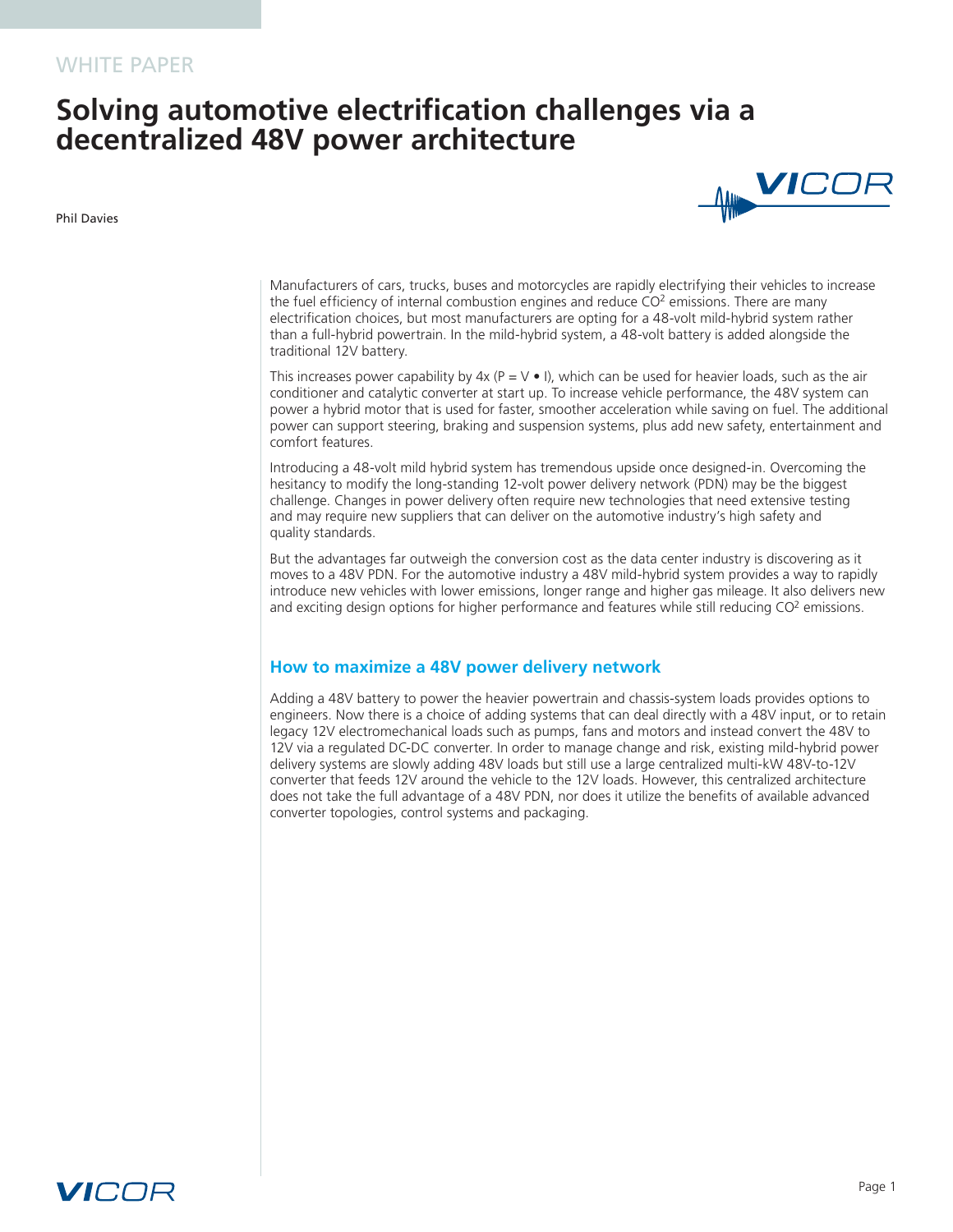### *Figure 1 Traditional 12V centralized architecture*







The vast majority of these centralized DC-DC converters (Figure 1) are bulky and heavy, since they use older low-frequency switching PWM topologies. They also represent a single point of failure for many critical powertrain systems.

A different architecture to consider is decentralized power delivery (Figure 2) with modular power components. This power delivery architecture uses smaller, lower-power 48V-to-12V converters, distributed throughout the vehicle close to the 12V loads. The simple power equations  $P = V \cdot I$  and  $P_{LOS} = I<sup>2</sup>R$  explain why 48V is more efficient than distributing 12V.

For a given power level, the current is four times lower at 48V than in a 12V system and has 16x lower losses. At quarter of the current, the cables and connectors can be smaller, lower weight and cheaper. The decentralized power architecture also has significant thermal management and power system redundancy benefits (Figure 4).

# *VICOR*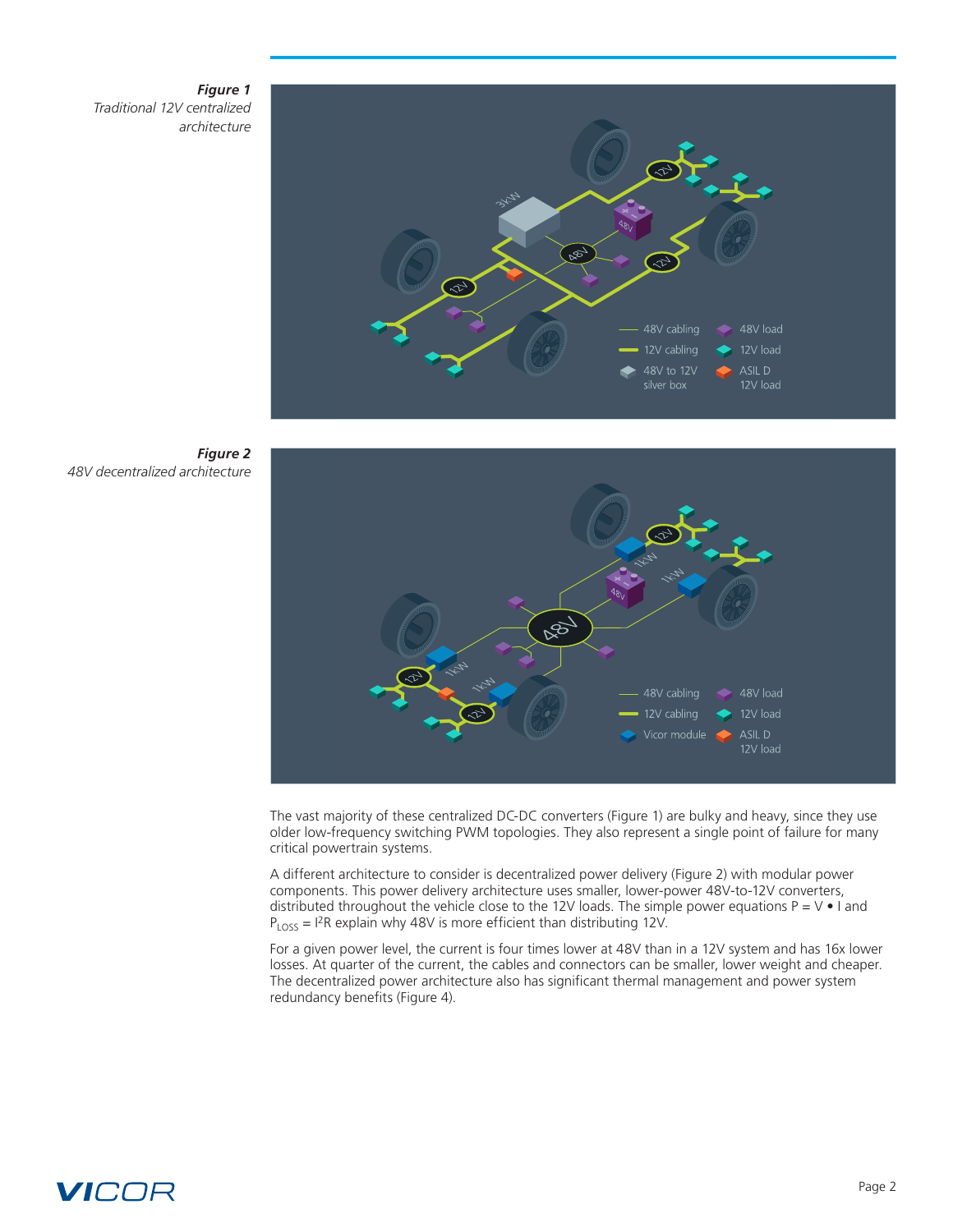### *Figure 3*

*Standard DC-DC converter is 94% efficient* 



*Figure 4 Vicor DC-DC converter is 98% efficient*



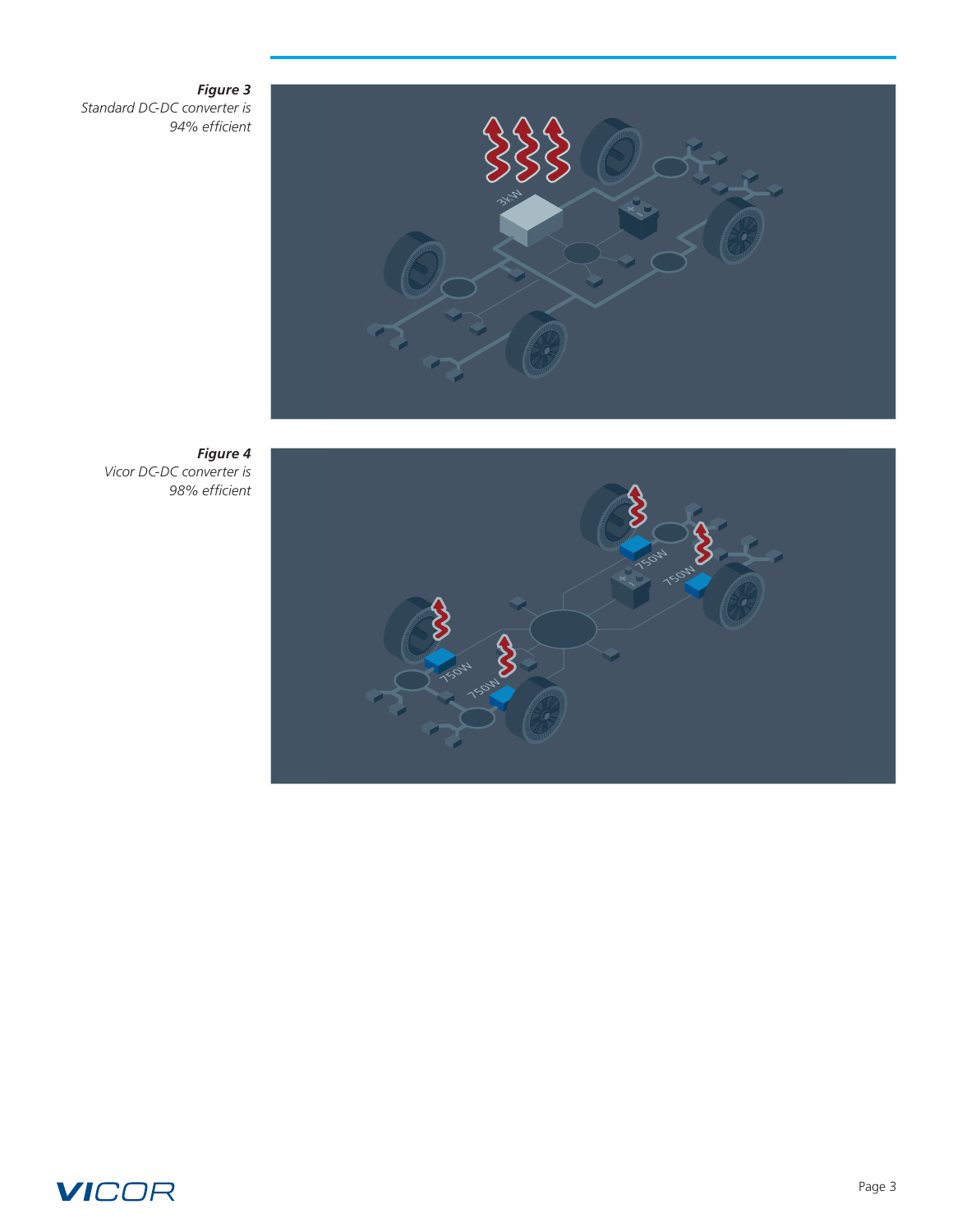## **Modular component benefits for decentralized architectures**

A modular approach to a decentralized power delivery (Figure 5) is highly scalable.



*Figure 5 A modular approach to a hybrid electric vehicle*

> The 48V output from the battery is distributed to the various high-power loads in the vehicle, maximizing the benefits of lower current (4x) and lower losses (16x) resulting in a physically smaller and lower weight PDN. Depending on a load power analysis of the various distributed loads, one module can be designed and qualified for the right power granularity and scale to be used in parallel arrays.

In this example, a 2kW module is shown. As noted, the granularity and scalability are system dependent. By using distributed modules instead of a large centralized DC-DC converter, N+1 redundancy is also possible at a much lower cost. This approach also has advantages if load power changes during the vehicle development phase. Instead of implementing changes to a full ground-up custom power supply, engineers can either add or eliminate modules. Another design advantage is reduced development time as the module is already approved and qualified.

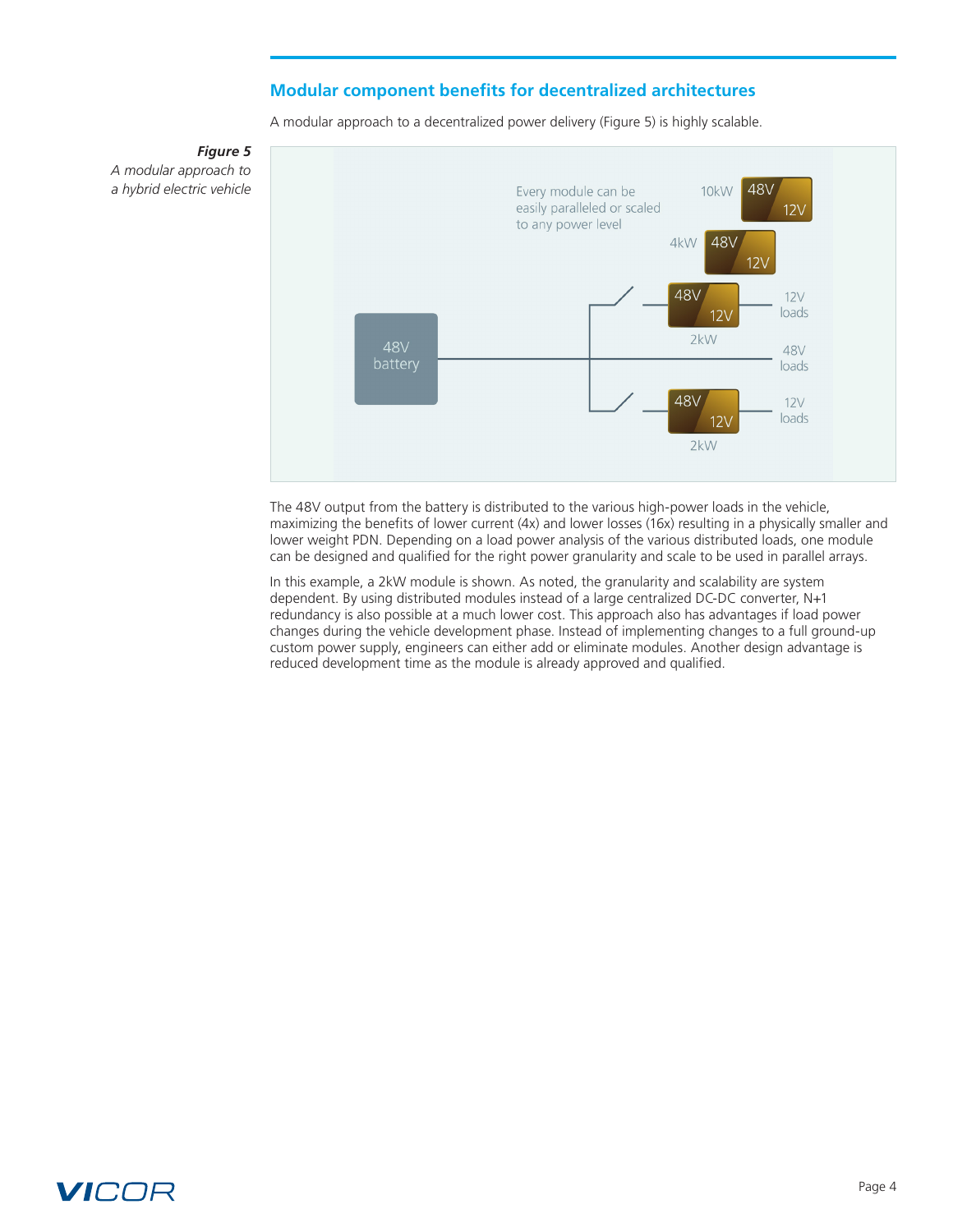## **Implementing a decentralized, modular 48V architecture in higher voltage battery systems**



*Figure 6 A modular approach to a fully electric vehicle*

> In the case of pure electric vehicles or high-performance hybrid cars, high-voltage batteries are used due to the high power demands of the powertrain and chassis systems. A 48V SELV PDN still has significant benefits for OEMs, but now the power system designer has an additional challenge of a high-power 800V- or 400V-to-48V conversion.

This high-power DC-DC converter also requires isolation but not regulation. Better voltage regulation is one benefit of decentralizing the placement of 48V-to-12V converters. By using regulated PoL converters, the high-power upstream converter can use a fixed-ratio topology. This is extremely beneficial due to the wide input-to-output voltage range of 16:1 or 8:1 for 800/48 and 400/48, respectively (Figure 6). Using a regulated converter over this range is very inefficient and presents a large thermal management problem.

It would be very difficult and costly to decentralize this high-voltage isolated converter due to safety requirements in distributing the 400V or 800V. However, a high-power centralized fixed-ratio converter can be designed utilizing power modules instead of a large silver box DC-DC converter.

Power modules of the right level of granularity and scalability can be developed and then easily paralleled for a range of vehicles with differing powertrain and chassis electrification requirements. Vicor fixed-ratio bus converters (BCM®) are also bidirectional, which supports various energy regeneration schemes. Due to the Sine Amplitude Converter (SAC™) high-frequency soft-switching topology, BCMs achieve efficiencies over 98%. They also feature power densities of 2.6kW/in<sup>3</sup>, which significantly reduces the size of the centralized high-voltage converter.